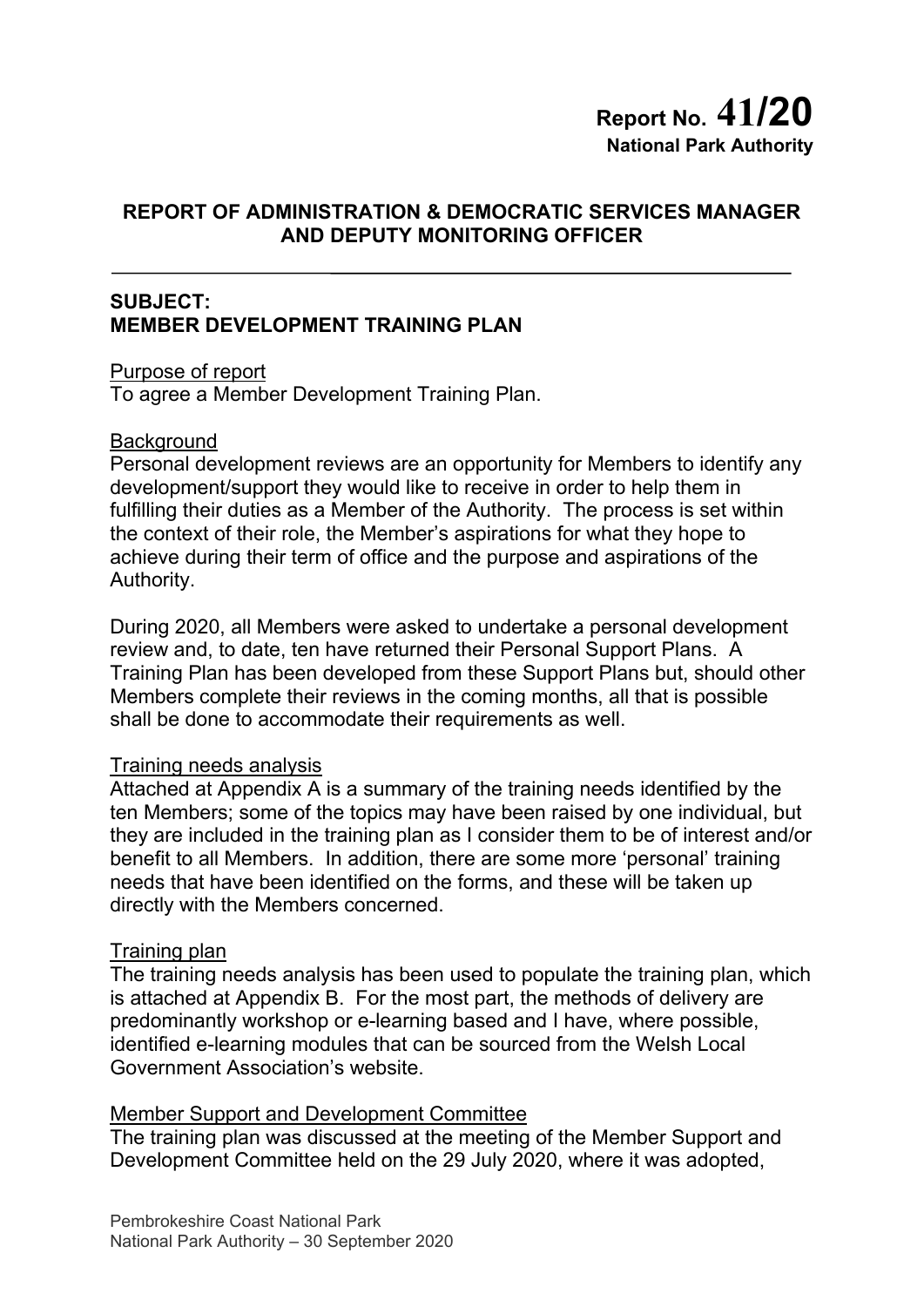subject to the inclusion of two additional subject areas. These have been included in the training plan attached at Appendix B.

#### Financial considerations

Training and development opportunities will be scheduled into the calendar of meetings for 2020/21 to coincide, wherever possible, with other scheduled meetings. Where site visits are indicated, these will, of course, have to be deferred until COVID-19 restrictions allow. The financial resources for training events will be met from the Democratic Representation budget heading. The e-learning modules are available free to Members.

#### Risk considerations and compliance

The personal development review process and consequent training plan are key in ensuring that the Authority continues to have skilled Members who can make informed and sustainable decisions based on understanding, skills and experience. The Authority has developed a strong ethos of Member development over the years. Building upon, and developing, the good work carried out to date will re-emphasise the fact that the Authority works to a high standard of governance.

### Human Rights/Equality issues

The report can demonstrate that it takes into account the requirements and wishes of Members in delivering a suitable and relevant support programme. A variety of formats/methods of delivery have been identified in order to ensure all Members have the opportunity to participate.

#### **RECOMMENDATION:**

**Subject to any comments raised by Members at the meeting, that the Member Support and Development Training Plan be adopted.** 

*(For further information, please contact Janet Evans, Administration & Democratic Services Manager and Deputy Monitoring Officer by e-mailing janete@pembrokeshirecoast.org.uk)* 

| Author: | Janet Evans, Administration & Democratic Services Manager and |
|---------|---------------------------------------------------------------|
|         | <b>Deputy Monitoring Officer</b>                              |
|         | Consultee: Tegryn Jones, Chief Executive                      |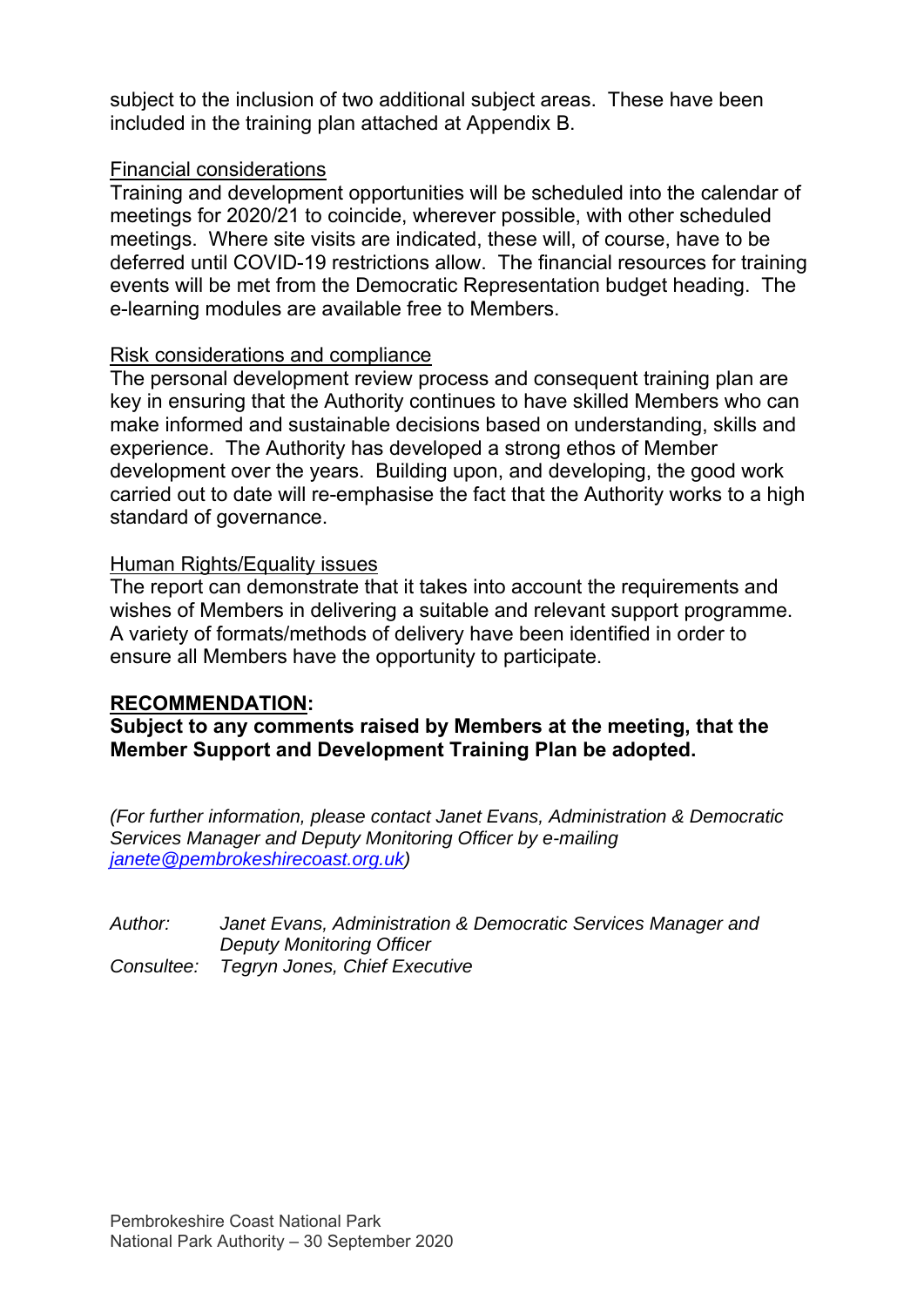|                                                                                                                                   | <b>Preferred method of learning</b> |                                  |            |                                   |
|-----------------------------------------------------------------------------------------------------------------------------------|-------------------------------------|----------------------------------|------------|-----------------------------------|
| <b>Development needs</b>                                                                                                          | Workshop                            | E-learning /<br>self study       | Site visit | Peer<br>networking /<br>shadowing |
| <b>Personal effectiveness</b>                                                                                                     |                                     |                                  |            |                                   |
| Questioning skills                                                                                                                | $\checkmark$                        |                                  |            | $\checkmark$                      |
| <b>Managing time and conflicting demands</b>                                                                                      |                                     |                                  |            |                                   |
| Managing time and conflicting demands (whether at home or in "the<br>office")                                                     | $\checkmark$                        | $\checkmark$                     |            |                                   |
| <b>Handling information</b>                                                                                                       |                                     |                                  |            |                                   |
| Analysing and monitoring financial information                                                                                    | $\checkmark$                        |                                  |            | $\checkmark$                      |
| <b>Effective participation</b>                                                                                                    |                                     |                                  |            |                                   |
| Understanding protocol, standing orders, codes of conduct/standards and<br>meeting conventions and being able to work within them | $\checkmark$                        |                                  |            |                                   |
| <b>Chairing skills</b>                                                                                                            | $\checkmark\checkmark\checkmark$    |                                  |            |                                   |
| Giving presentations and speaking clearly and confidently in public                                                               |                                     |                                  |            |                                   |
| <b>Information technology</b>                                                                                                     |                                     |                                  |            |                                   |
| Update on current IT technology and practices                                                                                     |                                     | $\checkmark\checkmark\checkmark$ |            |                                   |
| Use and management of e-mail                                                                                                      | $\checkmark$                        |                                  |            |                                   |
| <b>Skills, knowledge and awareness</b>                                                                                            |                                     |                                  |            |                                   |
| Use of social media                                                                                                               |                                     |                                  |            |                                   |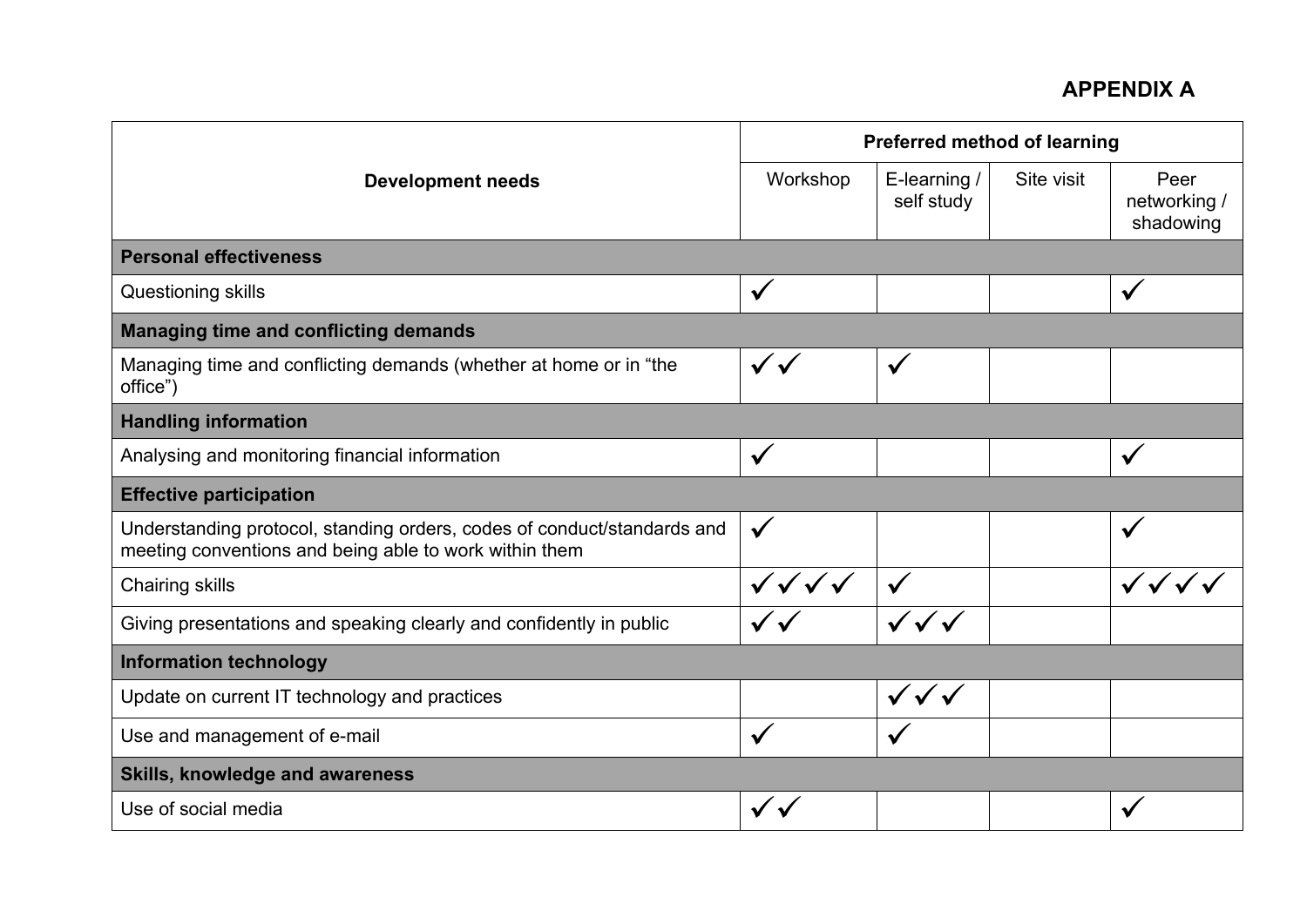| Understanding planning policies, regulations, process and decisions                                         |              |  |  |
|-------------------------------------------------------------------------------------------------------------|--------------|--|--|
| Understanding of Conservation/Warden/Ranger practices and how they<br>interact with community and visitors  |              |  |  |
| Familiarisation of National Park area, including Authority's sites, car<br>parks, etc                       |              |  |  |
| Increase understanding of Coast Path responsibilities                                                       |              |  |  |
| Increase understanding of coastal matters, including marine<br>responsibilities                             | $\checkmark$ |  |  |
| Understanding the planning portal                                                                           | $\checkmark$ |  |  |
| Understanding Health and Safety obligations/responsibilities for decision-<br>makers                        | $\checkmark$ |  |  |
| Increase understanding of local sector issues, e.g. tourism                                                 | $\checkmark$ |  |  |
| Increase knowledge and understanding of structures and interactions of<br>local government in Pembrokeshire |              |  |  |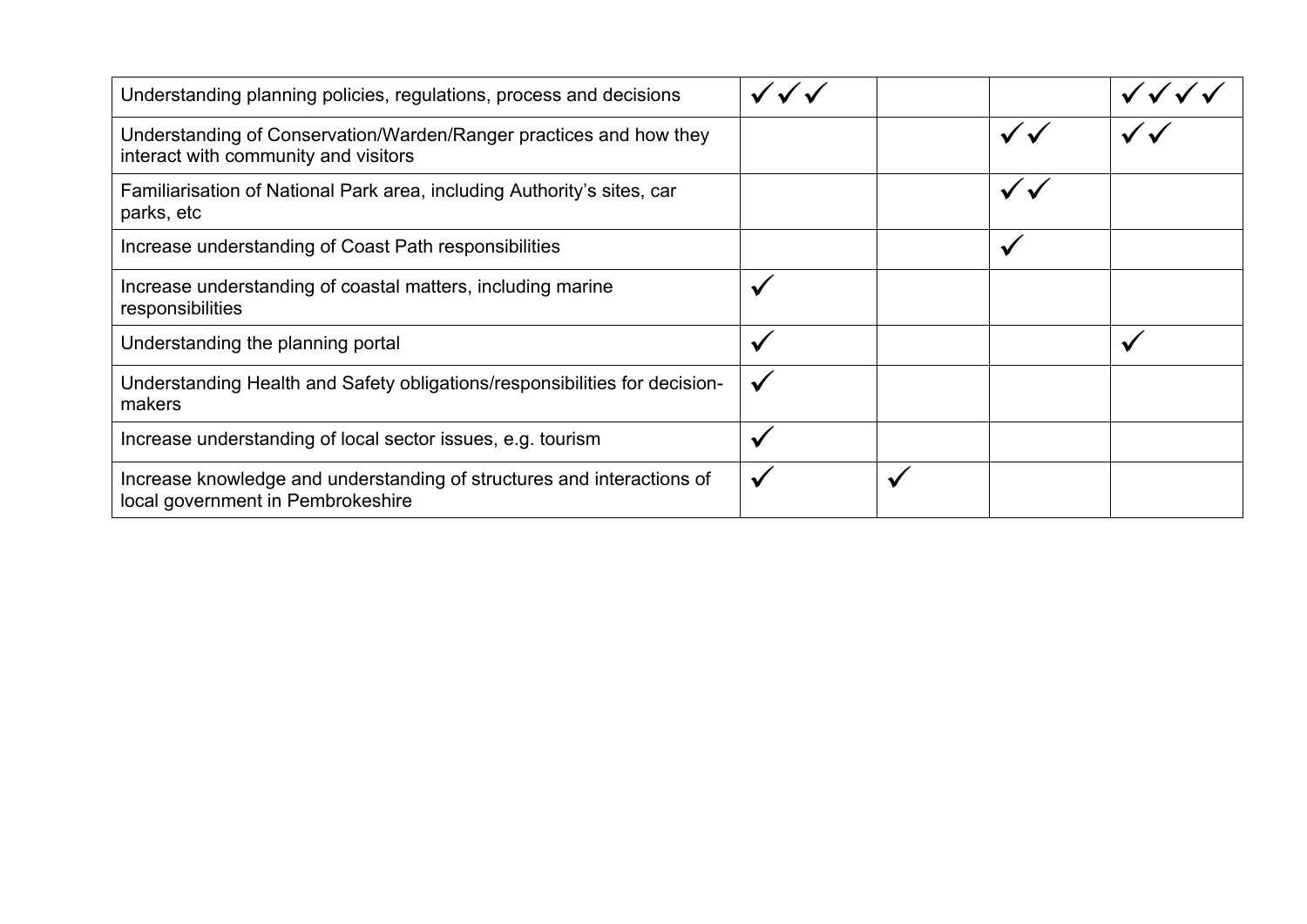### **Summary of priorities identified by Members**

|                                                                                                                                       |                          | <b>Method of learning</b> |                            |                |                                   |
|---------------------------------------------------------------------------------------------------------------------------------------|--------------------------|---------------------------|----------------------------|----------------|-----------------------------------|
| <b>Topic</b>                                                                                                                          | <b>Priority</b><br>total | <b>Workshop</b>           | E-learning /<br>self study | Site visit(s)  | Peer<br>networking /<br>shadowing |
| Giving presentations and speaking clearly and confidently<br>in public                                                                | 9                        | $\overline{2}$            | 3                          |                |                                   |
| Understanding planning policies, regulations, process and<br>decisions                                                                | 9                        | 3                         |                            |                | 4                                 |
| <b>Chairing Skills</b>                                                                                                                | 8                        | $\overline{4}$            |                            |                | 4                                 |
| Understanding of Conservation/Warden/Ranger working<br>practices and how they interact with communities and<br>visitors               | 7                        |                           |                            | $\overline{2}$ | $\overline{2}$                    |
| Familiarisation of National Park area, including Authority's<br>sites, car parks, etc.                                                | $6\phantom{1}6$          |                           |                            | $\overline{2}$ |                                   |
| Managing time and conflicting demands (whether at<br>home or in "the office")                                                         | 5                        | $\overline{2}$            | 1                          |                |                                   |
| Analysing and monitoring financial information                                                                                        | 5                        | 1                         |                            |                | 1                                 |
| Update on current IT technology and practices                                                                                         | 5                        |                           | 3                          |                |                                   |
| Understanding protocols, standing orders, code of<br>conduct, standards and meeting conventions and being<br>able to work within them | 4                        |                           |                            |                |                                   |
| Use of social media                                                                                                                   | 4                        | $\overline{2}$            |                            |                | 1                                 |
| Use and management of email                                                                                                           | $\overline{2}$           |                           | 1                          |                |                                   |
| Increase understanding of Coast Path responsibilities                                                                                 | $\overline{2}$           |                           |                            | 1              |                                   |
| Questioning skills                                                                                                                    | 1                        |                           |                            |                |                                   |
| Increase understanding of coastal matters, including<br>marine responsibilities                                                       | 1                        |                           |                            |                |                                   |
| Understanding the planning portal                                                                                                     | 1                        |                           |                            |                |                                   |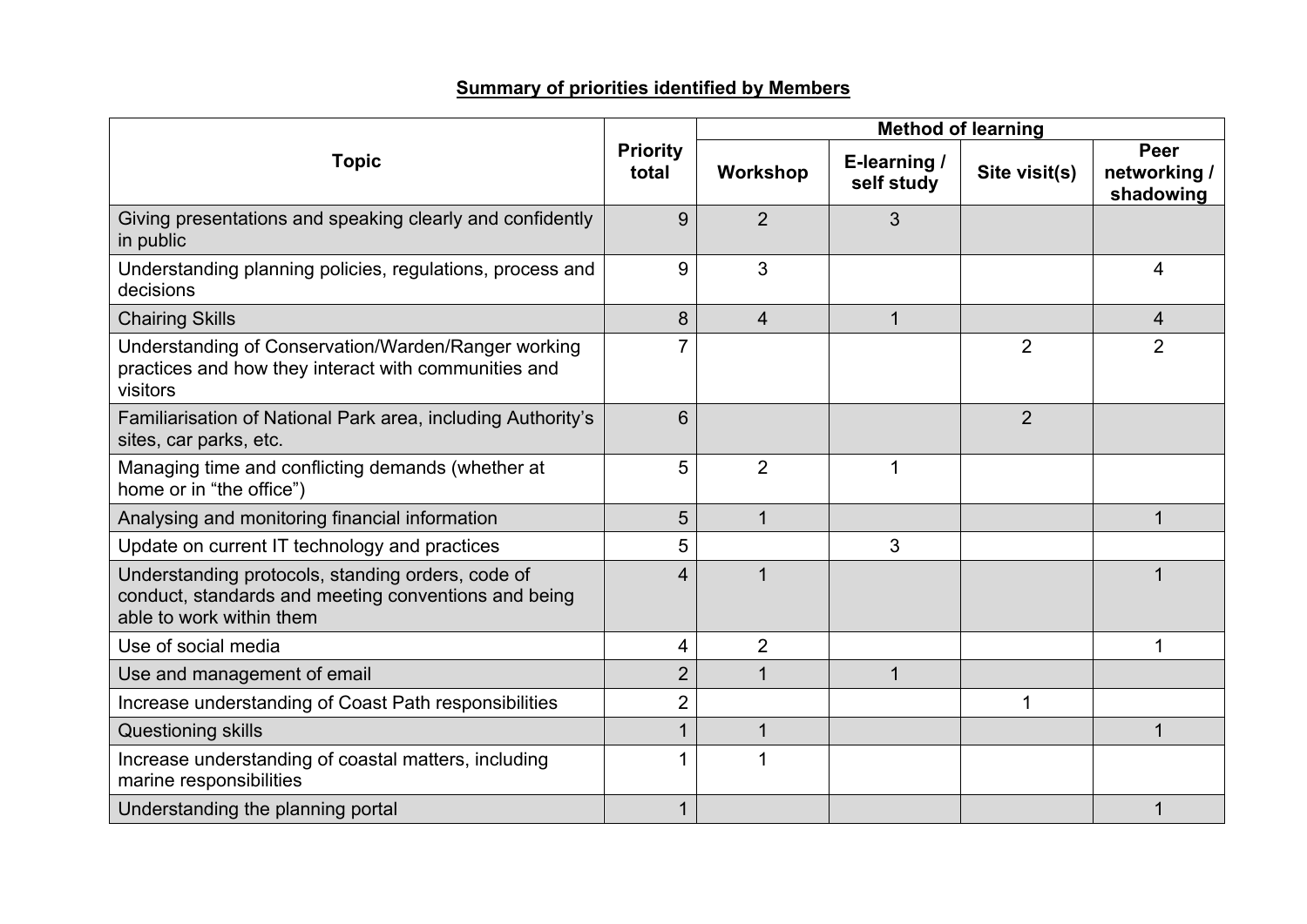| <b>Topic</b>                                                                                                |  | <b>Method of learning</b> |                            |               |                                          |
|-------------------------------------------------------------------------------------------------------------|--|---------------------------|----------------------------|---------------|------------------------------------------|
|                                                                                                             |  | Workshop                  | E-learning /<br>self study | Site visit(s) | <b>Peer</b><br>networking /<br>shadowing |
| Understanding Health & Safety obligations/implications<br>and the responsibilities of decision makers       |  |                           |                            |               |                                          |
| Increase understanding of local sector issues, e.g.<br>tourism                                              |  |                           |                            |               |                                          |
| Increase knowledge and understanding of structures and<br>interactions of local government in Pembrokeshire |  |                           |                            |               |                                          |

Priority total: Each priority given scored as follows: 1<sup>st</sup> priority = 4; 2<sup>nd</sup> priority = 3; 3<sup>rd</sup> priority = 2; included in Support Plan but no priority order = 1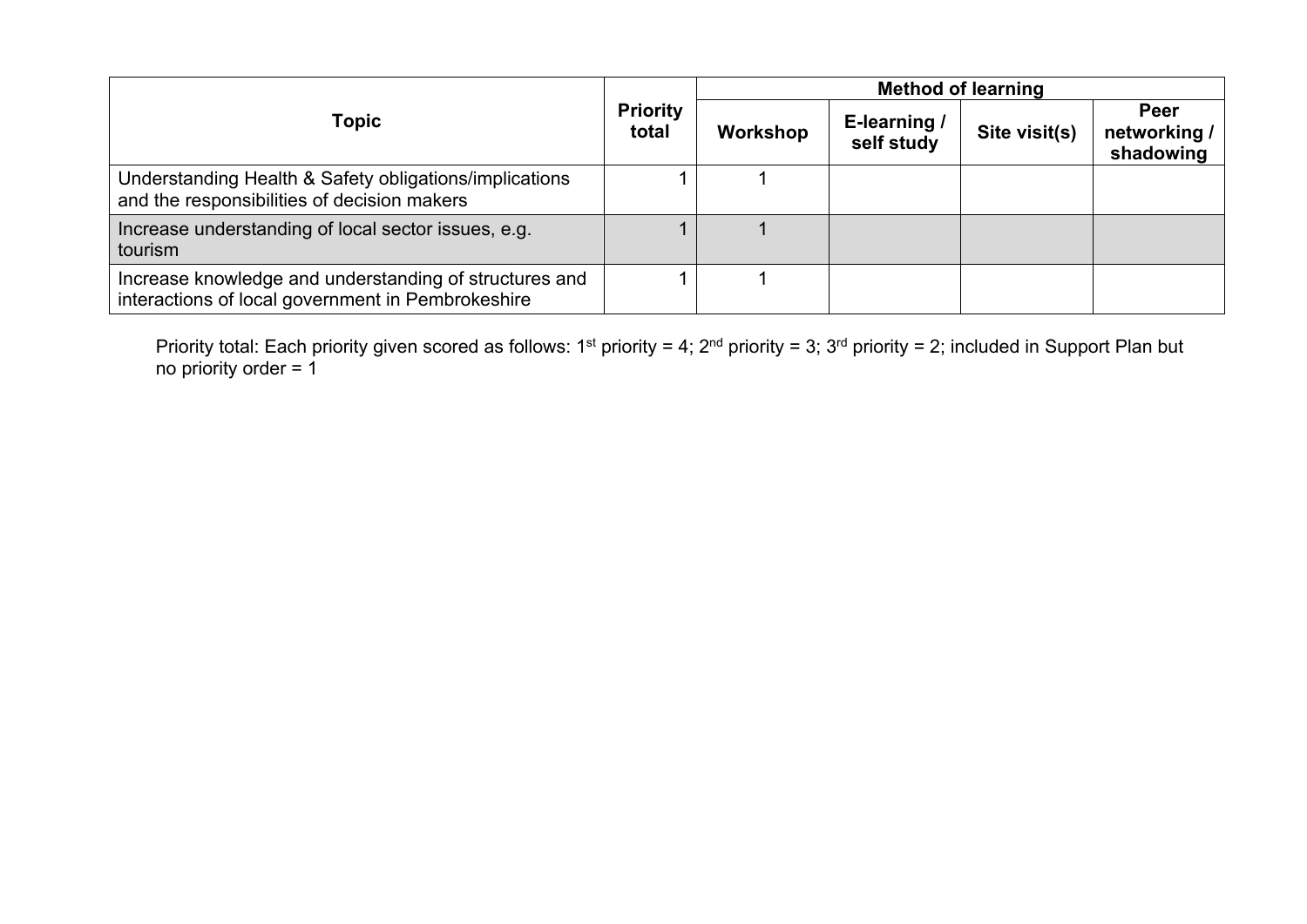# **APPENDIX B**

## **PEMBROKESHIRE COAST NATIONAL PARK AUTHORITY**



# **MEMBER SUPPORT AND DEVELOPMENT TRAINING PLAN**

July 2020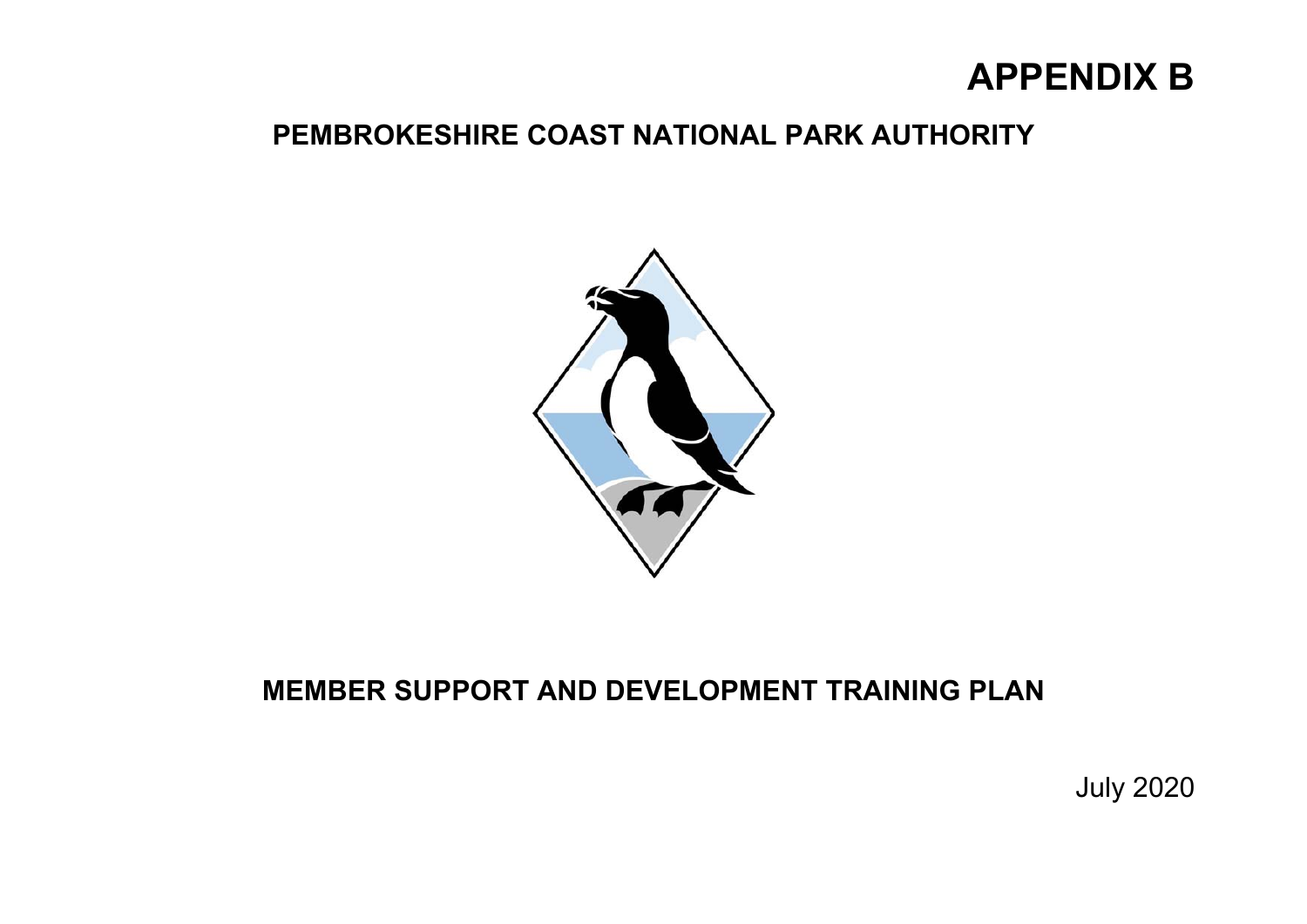| Topic | <b>Objective</b> | <b>Method of delivery</b> | Members'<br>order of<br>priority |
|-------|------------------|---------------------------|----------------------------------|
|-------|------------------|---------------------------|----------------------------------|

| The work of the Authority                                                                       |                                                                                                                                                                                       |                                                                                                                                                  |  |  |  |  |
|-------------------------------------------------------------------------------------------------|---------------------------------------------------------------------------------------------------------------------------------------------------------------------------------------|--------------------------------------------------------------------------------------------------------------------------------------------------|--|--|--|--|
| Understanding<br>planning policies,<br>regulations, process<br>and decisions                    | To gain an increased<br>understanding of the<br>policies and regulations<br>that govern the<br>planning process                                                                       | Workshop session with the<br>Director of Planning and Park<br>Direction and the Head of<br><b>Park Direction</b><br>Shadowing a planning officer |  |  |  |  |
| <b>Understanding of</b><br><b>Conservation /</b><br><b>Warden / Ranger</b><br>working practices | To gain an increased<br>understanding of the<br>working practices of the<br><b>Conservation / Warden</b><br>Ranger teams and<br>how they interact with<br>communities and<br>visitors | Site visits<br>Presentation by relevant<br>officers                                                                                              |  |  |  |  |
| <b>Familiarisation of</b><br><b>National Park area</b>                                          | To gain an increased<br>understanding of the<br>Authority's sites                                                                                                                     | Site visits                                                                                                                                      |  |  |  |  |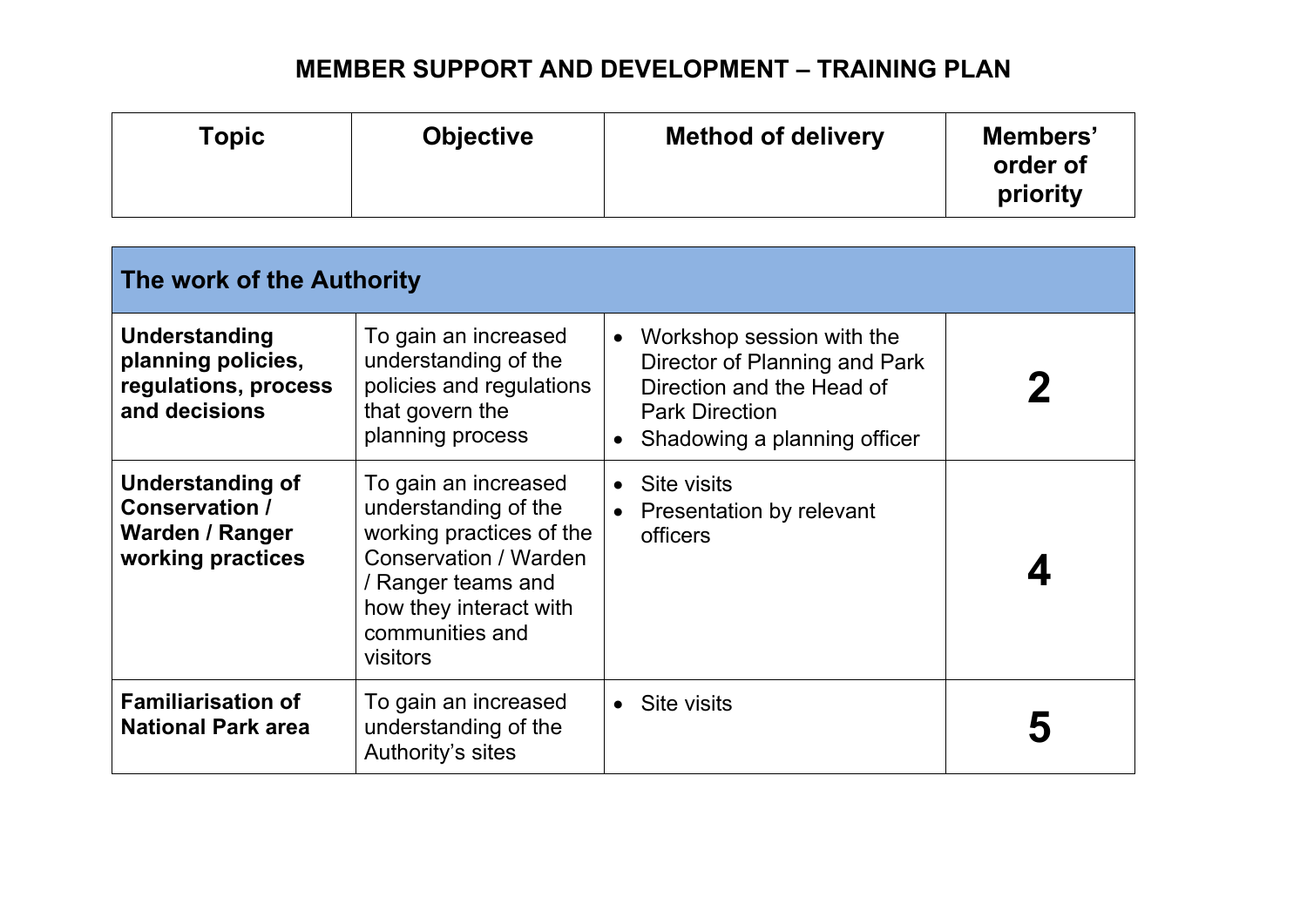| <b>Topic</b>                                                   | <b>Objective</b>                                                                                                                                                                | <b>Method of delivery</b>                                                                                   | Members'<br>order of<br>priority |
|----------------------------------------------------------------|---------------------------------------------------------------------------------------------------------------------------------------------------------------------------------|-------------------------------------------------------------------------------------------------------------|----------------------------------|
| <b>Analysing and</b><br>monitoring financial<br>information    | To gain an increased<br>understanding of the<br>Authority's budgeting<br>process, and to develop<br>the skills to analyse and<br>monitor the financial<br>information presented | Workshop session<br>$\bullet$<br><b>WLGA Workbook on scrutiny</b><br>of finance<br>I:I with Finance Manager |                                  |
| <b>Protocol; Standing</b><br>Orders, Code of<br><b>Conduct</b> | To gain an increased<br>understanding of the<br>Authority's protocols<br>and meeting<br>conventions and how to<br>work within them                                              | Annual workshop session by<br>the Monitoring Officer<br>1:1 with the Democratic<br><b>Services Manager</b>  | 8                                |
| <b>Coast Path</b><br>responsibilities                          | To gain an increased<br>understanding of the<br>Authority's<br>responsibilities for the<br><b>Coast Path</b>                                                                    | Site visits<br>$\bullet$<br>Presentation by relevant<br>officers                                            | 10                               |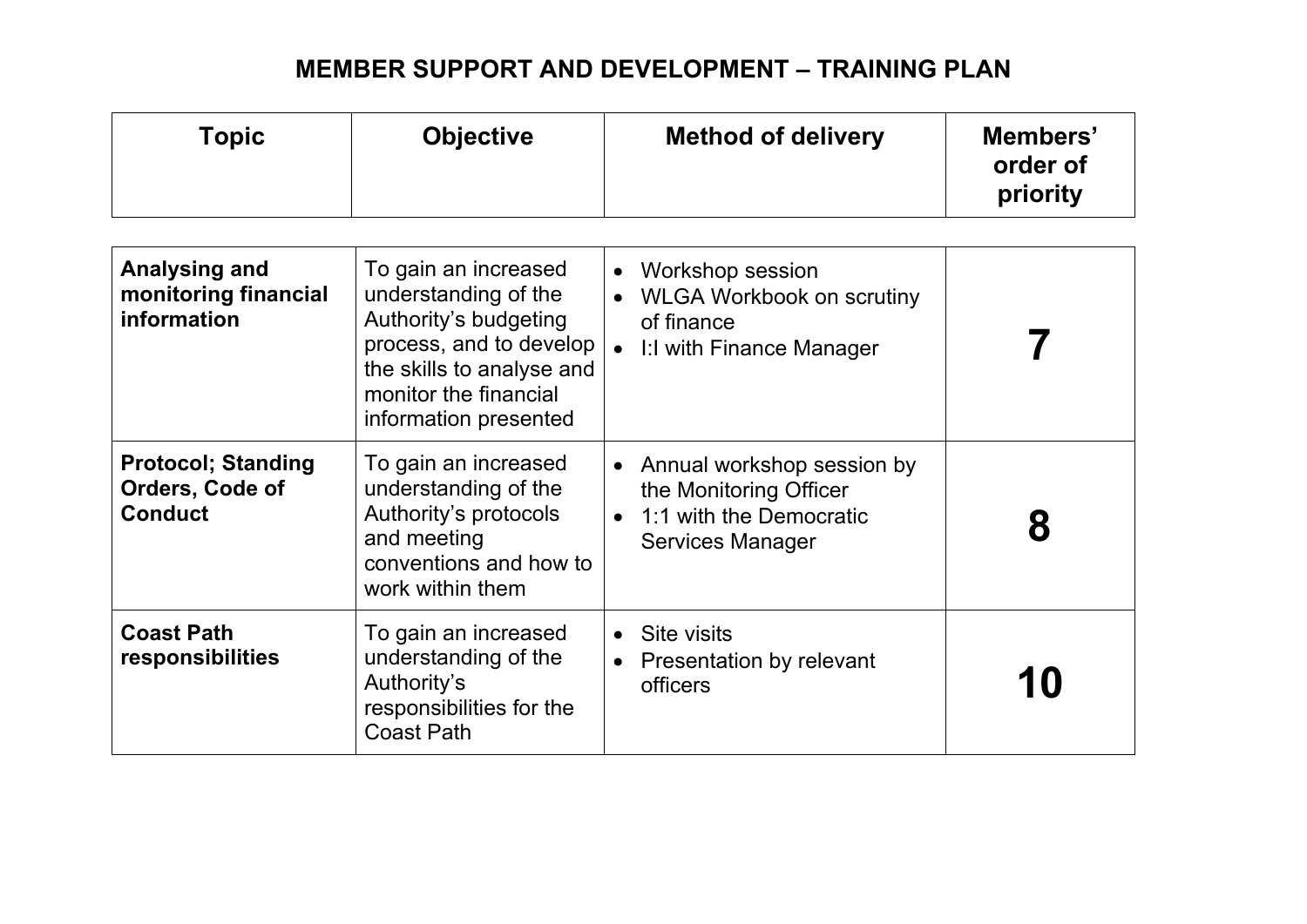| <b>Topic</b>                                 | <b>Objective</b>                                                                                                                                                                                                  | <b>Method of delivery</b>                                                                       | Members'<br>order of<br>priority |
|----------------------------------------------|-------------------------------------------------------------------------------------------------------------------------------------------------------------------------------------------------------------------|-------------------------------------------------------------------------------------------------|----------------------------------|
| <b>Coastal and marine</b><br>matters         | To gain an increased<br>understanding of the<br>Authority's involvement<br>and responsibilities for<br>coastal and marine<br>issues                                                                               | Workshop<br>$\bullet$                                                                           | 12                               |
| <b>Health and Safety</b><br>responsibilities | To gain an increased<br>understanding of the<br>obligations /<br>implications of Health<br>and Safety legislation<br>on the Authority and the<br>consequent<br>responsibility of<br>Members as decision<br>makers | Workshop session with<br>$\bullet$<br>Personnel Manager and<br><b>Health and Safety Advisor</b> | 13                               |
| Tourism                                      | To increase knowledge<br>and understanding of<br>local sector issues                                                                                                                                              | <b>Workshop session</b>                                                                         |                                  |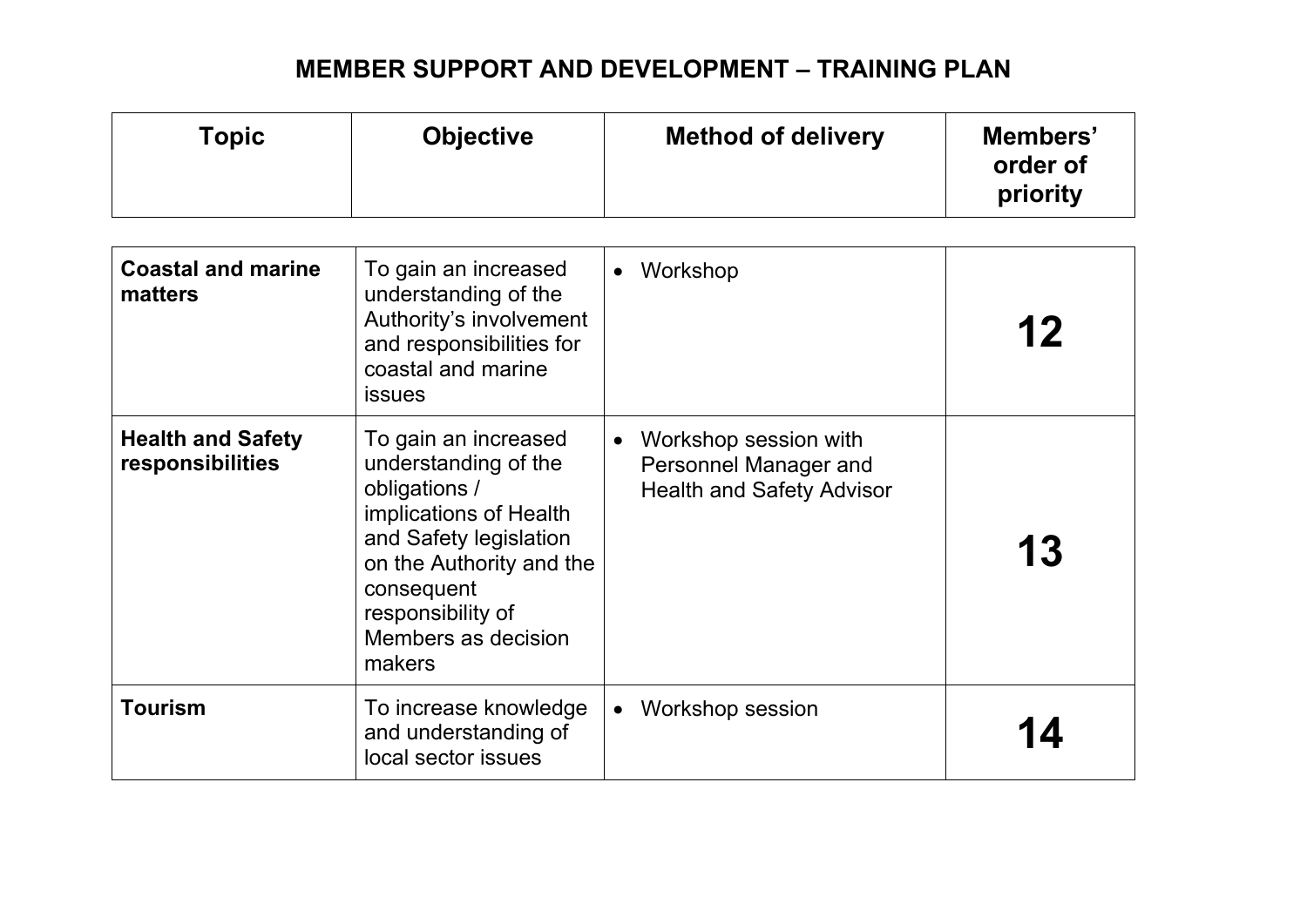| <b>Topic</b>                                                  | <b>Objective</b>                                                                                                 | <b>Method of delivery</b> | Members'<br>order of<br>priority                                    |
|---------------------------------------------------------------|------------------------------------------------------------------------------------------------------------------|---------------------------|---------------------------------------------------------------------|
| Local government in<br><b>Pembrokeshire</b>                   | To increase<br>understanding of the<br>structures and<br>interactions of local<br>government in<br>Pembrokeshire | Workshop session          | 15                                                                  |
| <b>Partnerships with</b><br>other National Parks<br>and AONBs | To increase<br>understanding of how<br>we work with other<br>Designated<br>Landscapes                            | Workshop session          | Added following<br>discussion at<br>MS&DC on 29<br><b>July 2020</b> |
| <b>Second homes</b>                                           | To gain a better<br>understanding of issues<br>regarding Second<br><b>Homes</b>                                  | Workshop session          | Added following<br>discussion at<br>MS&DC on 29<br><b>July 2020</b> |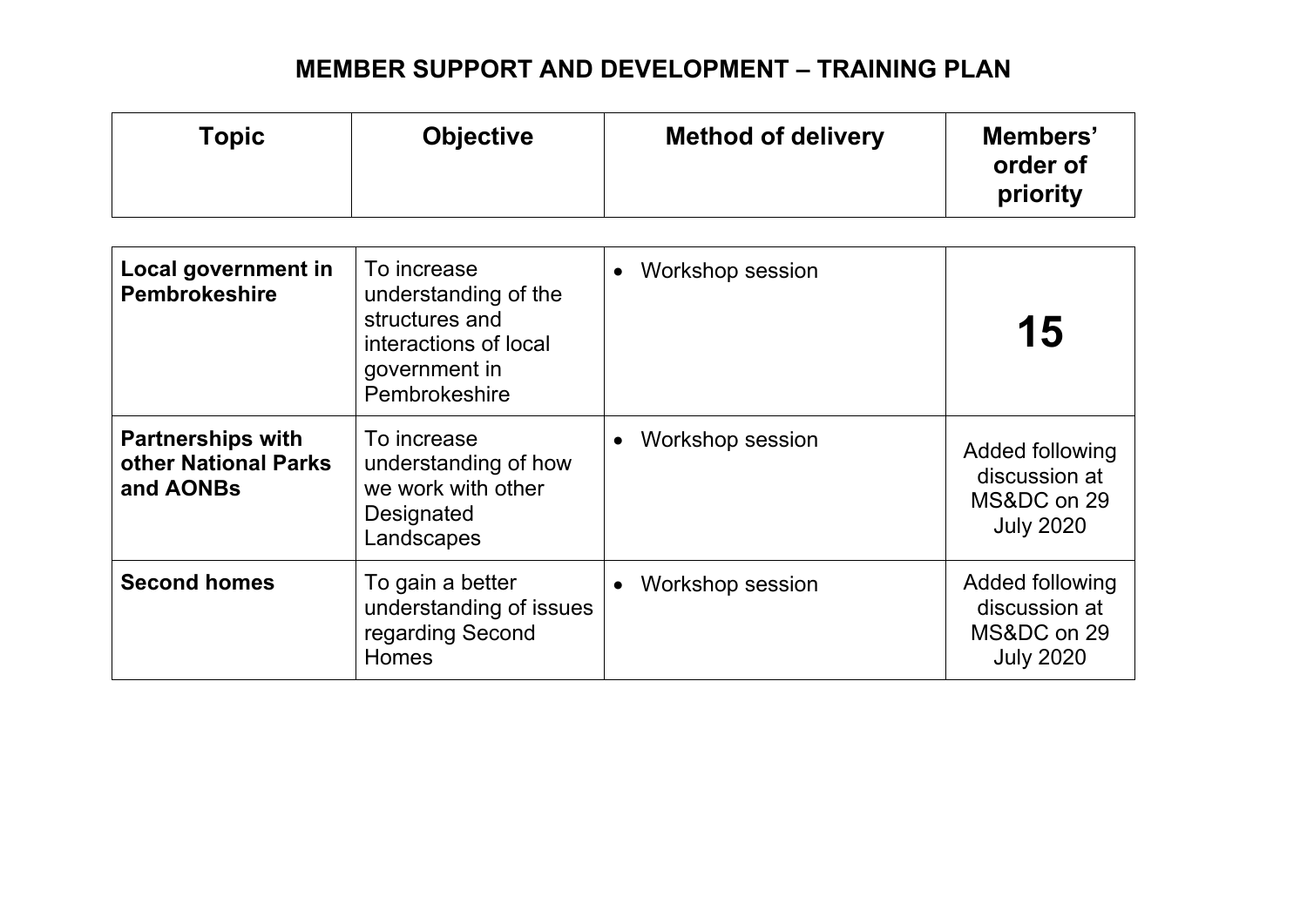| Topic | <b>Objective</b> | <b>Method of delivery</b> | Members'<br>order of<br>priority |
|-------|------------------|---------------------------|----------------------------------|
|-------|------------------|---------------------------|----------------------------------|

| <b>Personal development</b>                                                         |                                                                                                    |                                                                                                                 |  |  |  |
|-------------------------------------------------------------------------------------|----------------------------------------------------------------------------------------------------|-----------------------------------------------------------------------------------------------------------------|--|--|--|
| <b>Giving presentations</b><br>and speaking clearly<br>and confidently in<br>public | To give Members the<br>confidence to speak<br>more clearly and<br>confidently at meetings          | Workshop session                                                                                                |  |  |  |
| <b>Chairing skills</b>                                                              | To give Members the<br>tools and confidence to<br>chair meetings<br>effectively and<br>efficiently | <b>WLGA workshop session</b><br>WLGA workbook on chairing<br>skills<br>1:1 with Democratic Services<br>Manager  |  |  |  |
| <b>Managing time and</b><br>conflicting demands                                     | To make more effective<br>use of time                                                              | <b>Workshop session</b><br>$\bullet$<br><b>WLGA workbook on stress</b><br>management and personal<br>resilience |  |  |  |